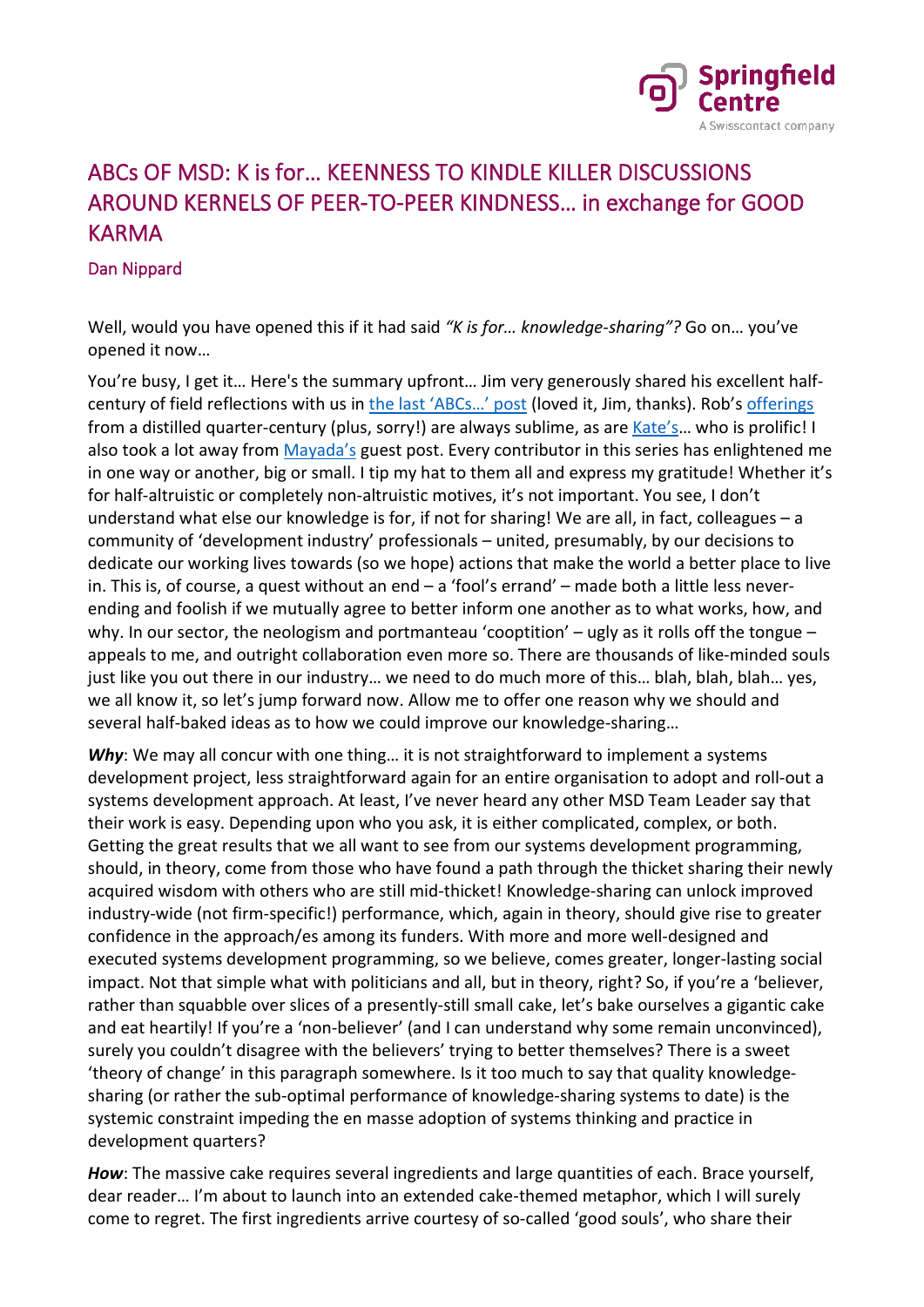learnings voluntarily (the '*flour'*). We could/should improve just how distilled and easy-toread/access/navigate, as well as how attractive, social, and timely these learnings are (by adding some '*eggs'*) – see the [Behavioural Insights Team's EAST](https://www.bi.team/publications/east-four-simple-ways-to-apply-behavioural-insights/) Framework for behaviour change – but this is all often pro bono (hence my use of 'good souls') and such dedication to the utility, originality, and useability of the knowledge being shared is a tall order amid many other work priorities. The second set of ingredients arrive from donors funding long-term 'knowledge platform' initiatives – [BEAM Exchange,](https://beamexchange.org/) [MarketLinks,](https://www.marketlinks.org/) and alike – as well as different events, and online networks/e-discussions (the '*butter'*). Many knowledge products (guides, manuals, case studies, research reports) on these platforms are fully funded by the platform budget, mobilised ad hoc/one-off additional donor contributions, or indirectly via the budgets of the many donorfunded projects/programmes that invest in creating their own knowledge products. There is, however, often still a great deal of pro bono contribution 'from the field' (both organisations and individuals) that is required to bring these paid-for knowledge products to life and also to make these platforms generally more vibrant and value-adding on a week-to-week basis (the '*milk'*). Indeed, more specifically, a lot of the funded knowledge products rely on one contractor (who benefits financially and reputationally) synthesising and editing the crowd-sourced practices and insights from a whole bunch of altruistic interviewees/survey-fillers (sharers) who do not 'benefit'. This is all great. Let's keep saying yes to interviews and keep filling-in surveys. I'm not arguing against that. It's just that all of this – the flour, milk, butter, eggs – well… it produces a rather bland (and small) cake! We need other ingredients that add a little sweetness, spice, taste, pizzazz and dare I use the word… 'scale' (see: *baking soda*). Can these ingredients be found through harnessing incentives, string-pulling, and better resourcing?

- Sugar: Could we find a way to appropriately reward interviewees and survey-fillers to get even more or perhaps richer/sweeter responses? This could be simple spotlighting, and attributing credit where its due, including links to the LinkedIn profiles of contributors as click-throughs from the final published e-document (given that everything is published and hosted online). Maybe money or prizes (lottery-style or straight-up) makes sense where anonymity is needed?
- Jam/Chocolate/Fruit: Could we vote for/nominate the excellent blogs/musings/smaller pieces of research that capture our interests and fulfil our needs as practitioners, and through such a mechanism, recommend funders to resource those ideas that we would love to be explored more fully, or even providing minimal funding so as to transform the original work into something more visually attractive/appealing… or even to plainly financially compensate the authors after the fact? Our 'likes' reflex - or our need to select a number of stars from among five – could be harnessed to reward knowledge-sharing pioneers, no? On the same (open access) voting platform, we might also think to host a mechanism for practitioners to request research topics or insights on X, Y, or Z? Perhaps, the knowledge products being paid-for and supplied is out-of-kilter with the knowledge practitioners are demanding? Did you ever read someone's work (excellent or otherwise) and wonder why they'd done it and who they'd really done it for?
- Baking Soda: Could donors/funders unleash a mighty wave of knowledge-sharing if they were to incorporate points for applicants 'demonstrating (quality) knowledge-sharing' into their proposal-scoring systems? Yes, there needs to be careful consideration to implement this properly; also to how scoring panels might more easily proxy for 'quality'. Not unrelatedly, it is the worst kept secret that knowledge products are 95%+ "here's a success that we've achieved", irrespective of whether or not the account presented is full or partial, objective/ independent, or indeed whether a bus could be driven through the measurement system that has produced the impact data therein! The 'failure reporting' trend did not manage to knock the 'look at us' trend off its perch. Could well-constructed and well-delivered (quality) failuresharing be rewarded with more points in the proposed scoring system than its opposite?